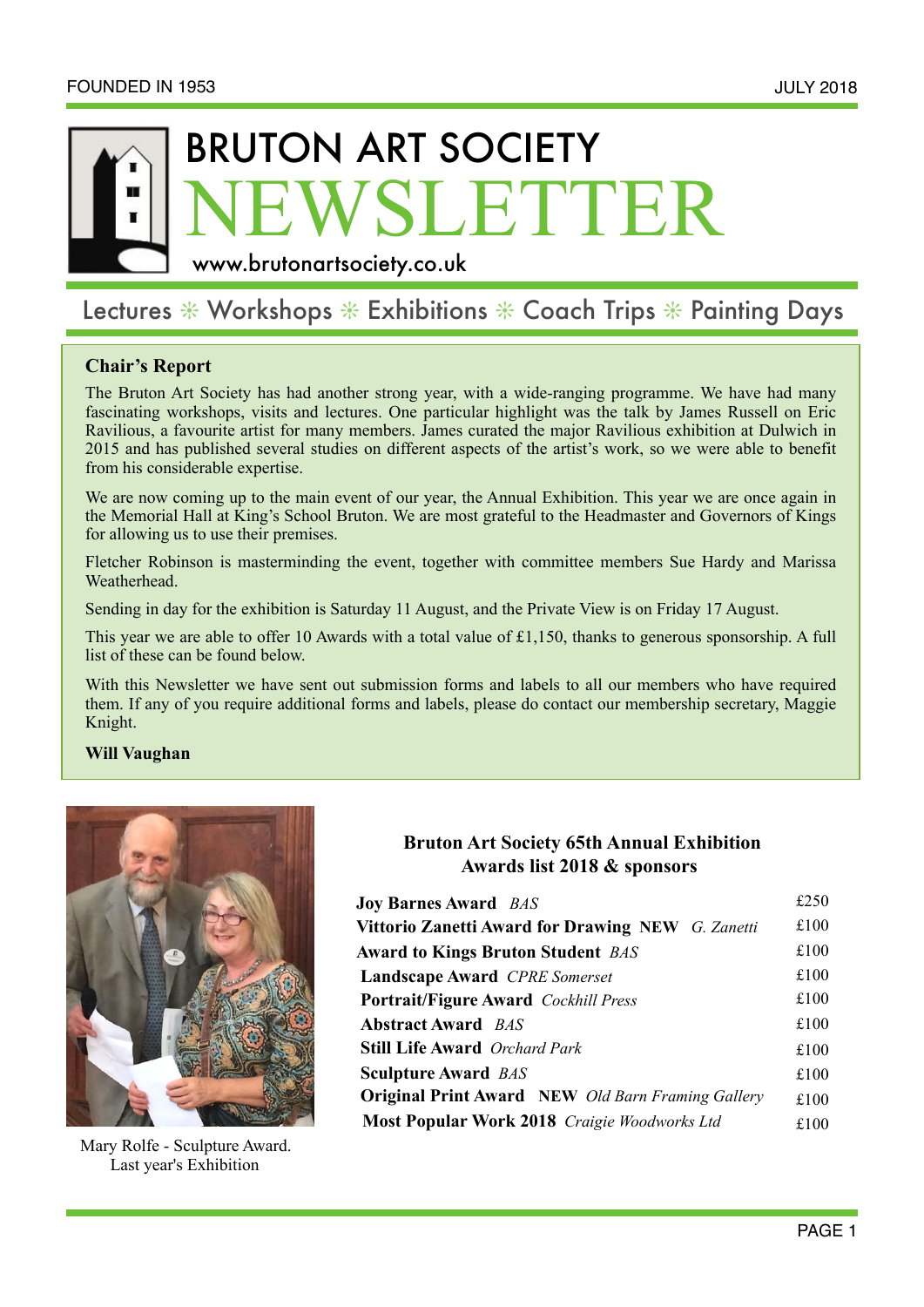

#### **Swan Lennard Payne**

As one of our longest serving, and much admired members, it was entirely fitting that in 2017 Swan was awarded the Joy Barnes Trophy Award for her painting of a coastal landscape. This award is for an outstanding work in our annual exhibition.

Swan came to painting in her early thirties when she and her husband Patrick settled in their home in Evercreech some sixty years ago. They have never moved and it was there that they brought up three daughters and she was able to develop her interest in art and in painting. This had first been triggered by a teacher at her school in Kensington, but she really got going when she joined the art classes run locally by Reg Gammon whose teaching inspired her and whose work she greatly admired.

Visiting Swan at home is to be brought into her combined kitchen, living-room and studio which stretches right across the house, its walls displaying an intriguing selection of paintings done by friends and local artists, together with stacks of her own work and sketchbooks. Prominently set up by the window, her easel and paints show what a central part Swan's art plays in her life. She served on the BAS committee for many years, organising trips and activities and making many long-lasting friendships.

The subject matter of Swan's work is landscape, which she approaches in a very distinctive way. Considering herself

"useless with a camera" she sallies forth locally or on holiday in Italy or Cornwall with small sketchbooks and a black, felt-tip pen. With these she produces bold and simple line drawings, sometimes with watercolour added. Back in her studio she works in oil on canvas using strong lines and rich colour. The resulting works are both evocative of place and atmosphere and with a strong personal mood to them.

Together with Bruton Art Society, Swan has for some time been a member of Artists 303 and in addition to their other exhibitions, took part in their Cork Street exhibition. She has also had a solo exhibition in Bridgwater and her work has been hung in many places, including being selected for the Royal West of England Academy Exhibitions, the Bath Society of Artists and to be shown at the Guggleton Gallery in Stalbridge.

#### **John Baxter**







### **A BAS Member Visits Art Galleries in Los Angeles**

Art galleries are not the first thing you associate with Los Angeles, but it has a fine selection. On my visit in April we began with the Norton Simon in Pasadena. Both it and its charming collection are people-sized; paintings by all one's favourites, and most of the kind you would like to take home with you.

The Getty Villa with its Roman inspired architecture sits as a great marble fortress in the hills. Its contents are very different to its outward appearance – Greek, Etruscan and Roman antiquities, my favourite being the seated poet flanked by two bird-legged sirens – Greek, from Southern Italy.

The LA County Museum, known as LACMA, is built round a campus adjoining the La Brea Pits on Wilshire Boulevard and it has a great deal to offer with collections of American, Asian and European art. It is also home to my favourite Matisse.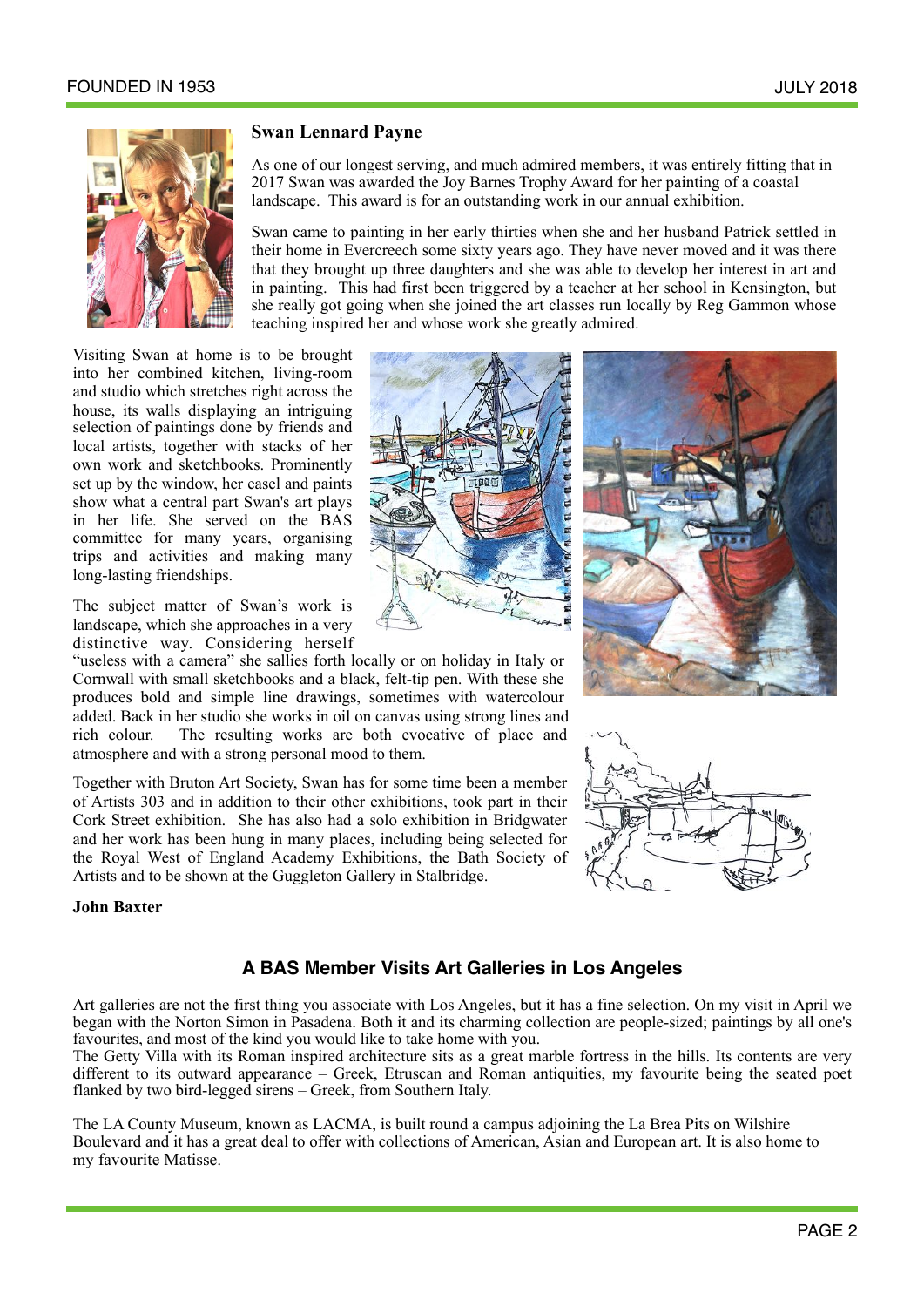Painted in 1919, 'Tea' is large – 83x55 inches – and is clearly a family picture, relaxed, sketchy in places. Seated round a table in the garden, Matisse's model Antoinette is in off-duty mode, while his daughter Marguerite has the face of an African mask - and one shoe dangles. A small dog is scratching itself in the foreground. A feeling of enclosure is created by the brighter light beyond the pergola under which they sit. This painting is arresting, and gallery-goers doing their rounds come to an abrupt halt in front of it, take a step back and look up with sudden interest!

The Broad, opened in 2015, is a striking contemporary art museum. As we came up the escalator we were confronted by the astonishing, shimmering hangings by El Anatsui - made from flattened bottle tops, sewn together with copper wire. Next on the menu was the Light Box experience. The paintings are big – and a bit overwhelming.

 Living in Bruton, a trip to LA would be incomplete without a visit to Hauser & Wirth. I found it in an old flour mill, cool and spacious, in the Downtown Art District. The current exhibitions were Louise Bourgeois' 'The Red Sky', and work by Mark Bradford. In the courtyard garden large contented hens scratched among the herbs.

**Cecily Graham**



Henri Matisse "Tea"

#### **What's to come with BAS**

 **11 July** Painting Day at Cole Manor Tea Rooms 10-4

A return visit. They are very hospitable (fantastic tea rooms!) Wonderful gardens & views.

**17 August** Private View of Annual Exhibition, 6-8pm

**18 - 25 August** Bruton Art Society's 65th Annual Exhibition

**5 September** Painting Day at Lovington Mill. A very popular venue.

**8 September** One-day workshop: Nick Andrew. Popular local artist, Nick has agreed to tutor this our 2nd Saturday workshop.

**20-21 September** Workshop: `Portraiture with two models' : Anthony Connolly. (Fully booked). We are very lucky to have this renowned artist returning to us for this portraiture workshop

**10 October** Coach Trip to RWA, Bristol Our annual trip to the Royal West of England Academy Annual Exhibition.

: **8-9 November** Workshop: 'Experimental Printmaking' : Catherine Pitchford. Popular Poole printer returning to us for a second time.

**6 December** Christmas Lecture: 'Red Vibrations' : Alexandra Drysdale

**17 January** 2019 AGM Talk: 'Eight Contemporary British Painters' : Chris Davies

*Booking Enquiries: Sarah Hall, [bookbruton@gmail.com](mailto:bookbruton@gmail.com)*